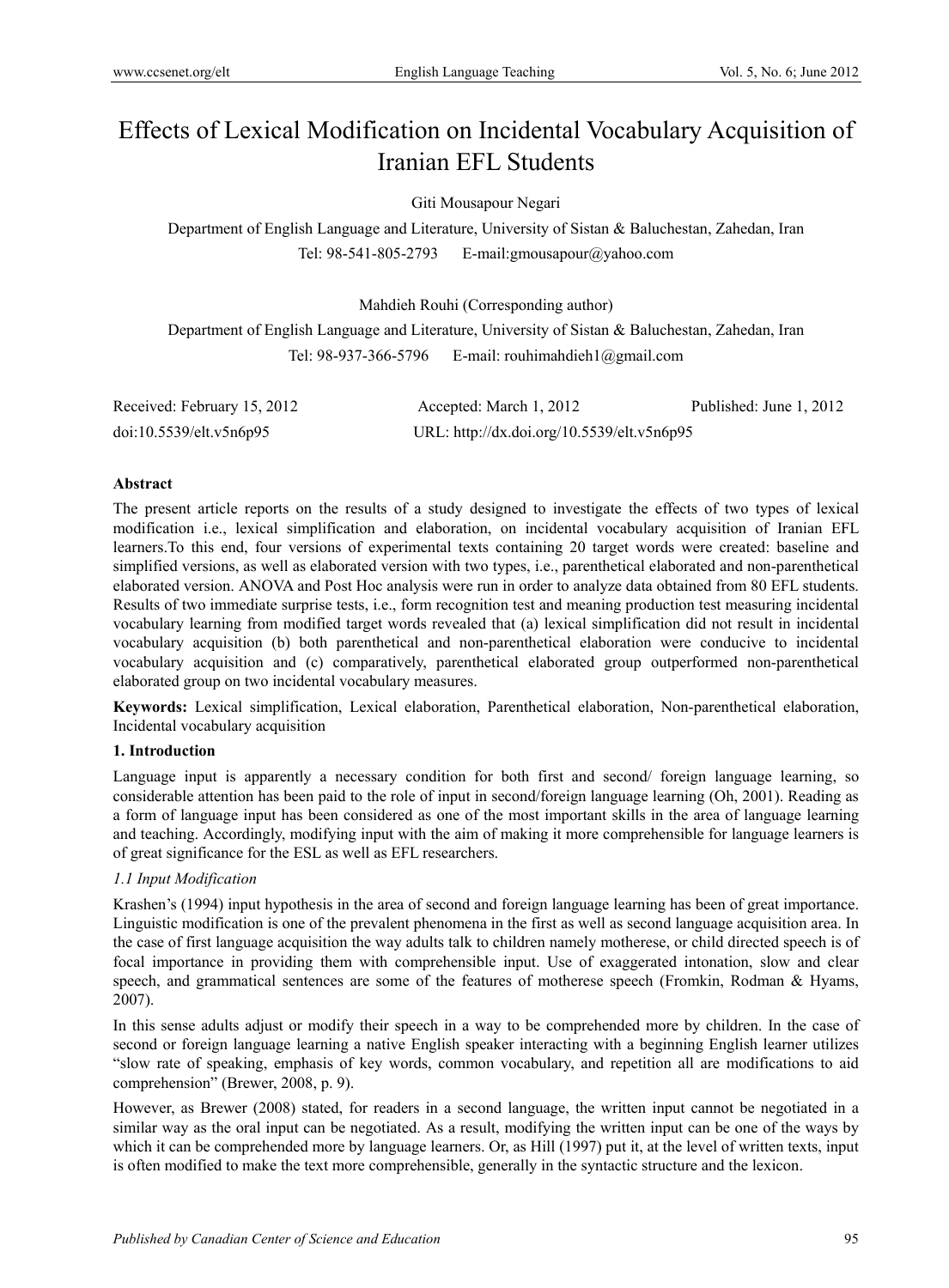# *1.2 Lexical Simplification and Elaboration*

As Kim (2006) has stated, text modification has two types: elaboration and simplification. He further argued that "text elaboration enriches NS text by providing meanings of unknown words in the form of paraphrases and by making thematic or anaphoric relationships in a text more transparent" (p. 344). Brewer (2008) defined lexical elaboration as "adding a short parenthetical definition (composed of high frequency words) after a low frequency word" (p. 4). While in some other studies it is defined as adding synonyms or definitions in apposition to the difficult lexical items (Kim, 2006). As a result, in order to differentiate between two types of lexical elaboration, the researchers applied the terms "parenthetical elaboration" to refer to the type of elaboration in which appositional synonyms or short definitions are provided within two parentheses; and "non-parenthetical elaboration" to refer to the type of elaboration in which appositional synonyms or short definitions are provided between two commas. Text simplification is defined as "controlling the text targeted at L2 learners by removing unfamiliar linguistic items (e.g., unknown grammatical constructions and lexis) in order to enhance comprehension" (Urano, 2000, p. 4). In lexical simplification, a low frequency word is replaced by a synonymous higher frequency word; or if no one word equivalent is available, replacing a low frequency word with a short phrase consisting of higher frequency words (Brewer, 2008). Therefore, in the process of text elaboration, extra information is added to the text in order to compensate for the linguistic (whether lexical or syntactic) difficulties of the texts. While, in the simplification mechanism, lexical or syntactic complexity is removed from the text.

# *1.3 Authentic Texts versus Modified Texts*

As it was mentioned earlier, in the process of text modification some linguistic adaptations will occur in order to make the text easier and comprehensible for the readers. In other words, linguistic authenticity is sacrificed to linguistic simplicity and comprehensibility. The question which may raise here is that whether removal of some complex linguistic structures from authentic material makes unmodified texts anterior to the authentic ones? Are indeed authentic texts superior to the modified ones? Providing appropriate responses for these questions lies in the definition of authenticity.

One of the traditional definitions for the authentic materials is stated by Nunan (1988). He stated that authentic materials are "those which have been produced for purposes other than to teach language" (Nunan 1988, p. 99). In some other definitions authenticity is equated with the traditional notions of authenticity i.e. genuineness of the texts and the real worldliness of the tasks (Long, 1996).

Izumi and Bigelow (2001) stated that if authenticity is defined as genuineness of the text, it undermines the potential of modified input to facilitate language learning. They further argued that, from the psycholinguistic dimensions of authenticity, genuine texts may suffer from lack of learning potential and can indeed be psycholinguistically inappropriate input for the learners (Izumi & Bigelow, 2001, p. 183). It is also important to recognize that authenticity is a relative construct, or, as Davies (1984) pointed out, "Everything the learner understands is authentic for him" (p. 192).

Rogers and Medley (1988, quoted in Shomoossi & Ketabi, 2007) contended that the criteria for identifying the authenticity of materials should include the quality, appropriateness and naturalness of the language rather than the source and purpose of the sample. Along the same line, Tweissi (1998) argued that authentic texts are not always the best to give to students who are not ready for them.

According to Guariento and Morley (2001), even authentic materials can be frustrating, confusing and de-motivating if they are too difficult for lower level learners to comprehend, and if there is a mismatch as far as the goals and interests of the learners are concerned. Thus, authentic materials are not always helpful for the students and "just because the materials are authentic, it is no guarantee that the lesson will be successful" (Cardew, 2006, cited in Tatsuki 2006, p. 4).

For readers of low proficiency it is not a good idea to expose them to authentic materials which are far beyond their actual proficiency level. They will be baffled by the syntactic as well as lexical complexities of such texts. Consequently, such complexities may impede them from understanding the text fully. It should be noted that authentic materials are not the only ideal and perfect ones to be used for language learners. It does not mean that we should exclude authentic materials from our pedagogy. Even there might be some modified texts which are not pedagogically appropriate for being used in the class.

In sum, instructional potentiality of modified texts makes them valuable sources in ESL and EFL teaching and learning area since they are lexically and syntactically controlled. It is teachers' task to decide on the use as well as the type of authentic materials or modified ones which are appropriate for their language learners with regard to their students' needs and their proficiency levels.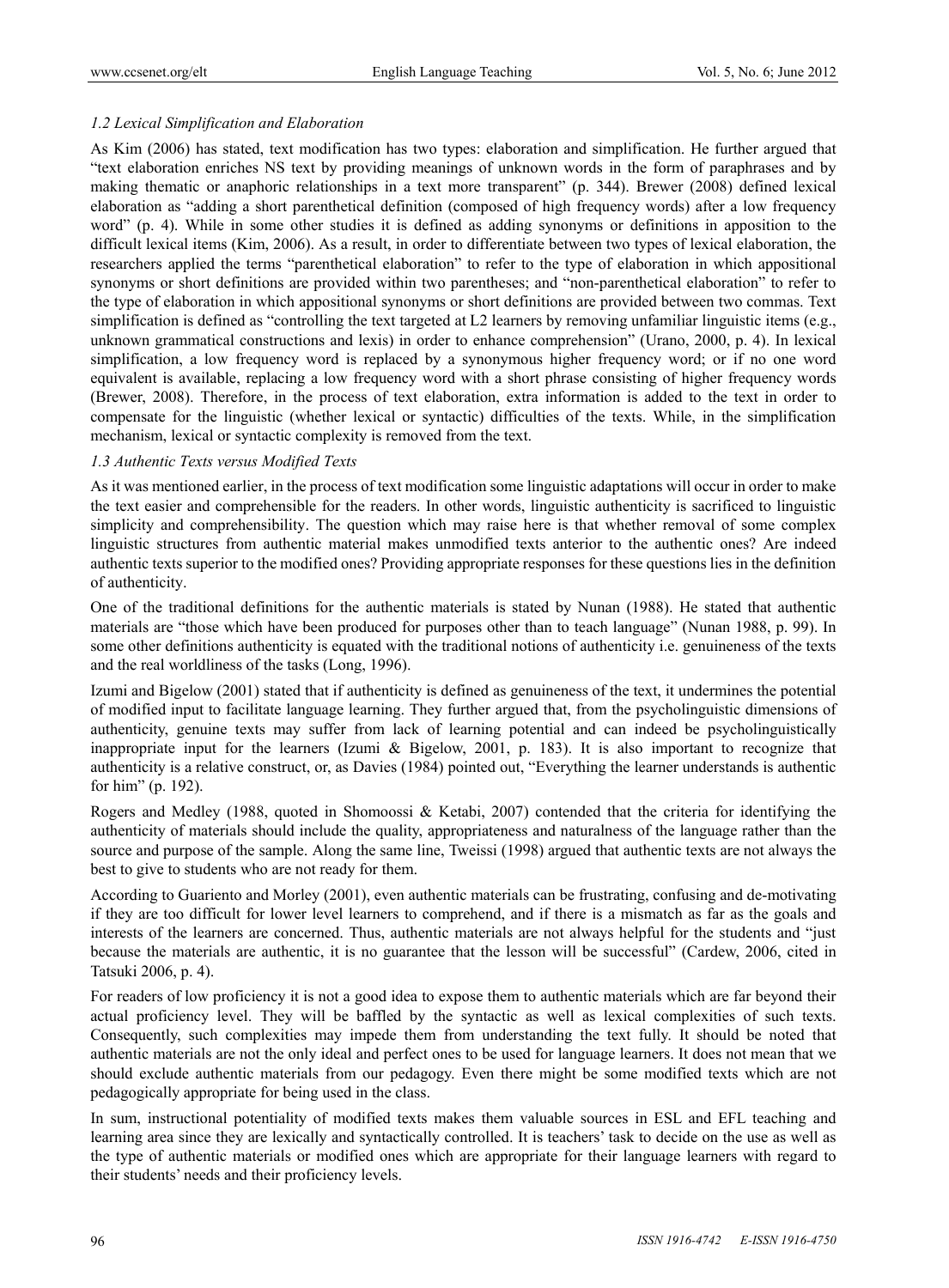# *1.4 Lexical Simplification, Elaboration, and Incidental Vocabulary Acquisition*

A number of researches in the domain of text modification have examined the effects of different types of text modification on L2 comprehension (Oh, 2001; Brewer, 2008; Maxwell, 2011). Some other researchers have examined its effect not only on L2 comprehension but also on lexical aspects of language learning (Urano, 2000; Kim, 1996). Konopak (1988) tested the vocabulary learning of fifty five high-ability and average-ability 11th grade students who read unelaborated and elaborated versions of passages from a history text. Results showed that both the high-ability group and the average-ability group gained substantially more word knowledge from reading the elaborated texts than from reading the original unelaborated texts.

Chung (1995) investigated the incidental vocabulary learning of 9th grade Korean EFL learners who received five versions of an unelaborated original text. The modification types in the study included simplification and elaboration and the combination of the two. It was detected that elaborated groups outperformed the unelaborated one.

A study conducted by Urano (2000), investigated the effects of lexical simplification and elaboration on L2 sentence comprehension and incidental vocabulary acquisition. To this end, forty native speakers of Japanese students were chosen for the study. Forty sentences were created in such a way that one target word was included in each sentence. Three modified versions, i.e., a simplified version, an elaborated version, and a distractor version, of each of these forty sentences were then created. Two surprise vocabulary tests were administered after reading the sentences. i.e., form recognition and meaning recognition tests. Data obtained from these two tests showed that the mean scores in the baseline condition and the elaborated condition were significantly higher than that in the simplified condition. This suggests that presentation of target lexical items can trigger the first step of acquisition, i.e., recognition of form. The mean score in the elaborated condition was slightly higher than the other two, and that in the simplified condition was the lowest. The study concluded that lexical elaboration triggered incidental vocabulary acquisition, while simplification did not; and learners of higher proficiency benefited more from lexical elaboration in terms of the acquisition of word meanings.

Along the same line of research, Kim (2006) examined the effects of input elaboration on vocabulary acquisition through reading. 297 adult Korean EFL non-English major learners at a university in Seoul, Korea were chosen to participate in the study. The baseline i.e., unmodified text was modified in a way that five different types, varying in the combination of two main types of text modification (i.e., lexical elaboration, which was further divided into either an explicit or implicit type, or typographical enhancement) were created. Apart from typographical input enhancement such as use of an attention getting or flagging device to highlight unfamiliar words in the text, lexical elaboration devices used in this study were of two types: explicit and implicit. The most explicit form of lexical elaboration i.e., synonyms or definitions, was chosen in this study and compared to the least explicit form of lexical elaboration i.e., apposition. Results indicated that explicit lexical elaboration was found to have a positive effect on the recognition of word meanings from reading and its positive effect was maintained when typographical enhancement was added. Implicit lexical elaboration was found to have a positive effect on the recognition of word meanings from reading only when typographical enhancement was present. As for form recognition, neither the distinction between explicit and implicit lexical elaboration nor the presence of typographical enhancement made a significant difference.

Moradian and Adel (2011) examined the effects of elaborated texts as well as unelaborated ones on vocabulary acquisition from reading. They designed their study to investigate if explicit and implicit lexical elaborative devices could serve as autonomy enhancing tools which assisted L2 learners in recognizing the meaning of the unknown words in a text in the absence of dictionaries and instructors. The results showed that explicit lexical elaboration, compared to implicit lexical elaboration, was the most effective type of lexical elaboration in the acquisition of L2 lexical items. Along the same line Hajihassani and Porkar (2011) conducted a research on using lexical input modification and typographical enhancement as a tool for improving vocabulary acquisition. The results revealed that lexical and typographical elaboration had an effect on incidental L2 vocabulary learning by Iranian foreign language learners.

Shirinzarii and mardani (2011) attempted to investigate the effects of two types of text modification (simplification and elaboration) on Iranian EFL learners' incidental vocabulary acquisition. The findings revealed that the students who read the elaborated texts had scored the least whereas the scores of the readers of the baseline texts and simplified texts were the highest with a slight superiority of the scores of the former group. Another study conducted by Marefat and Moradian (2008) which investigated the effects of explicit and implicit lexical elaboration devices on the acquisition of L2 vocabulary by Iranian freshman students. The participants were exposed to 26 low-frequency target words by reading one of the three versions of an experimental text containing these words. The results indicated that (a) lexical elaboration devices did not assist in form recognition of L2 vocabulary; (b) lexical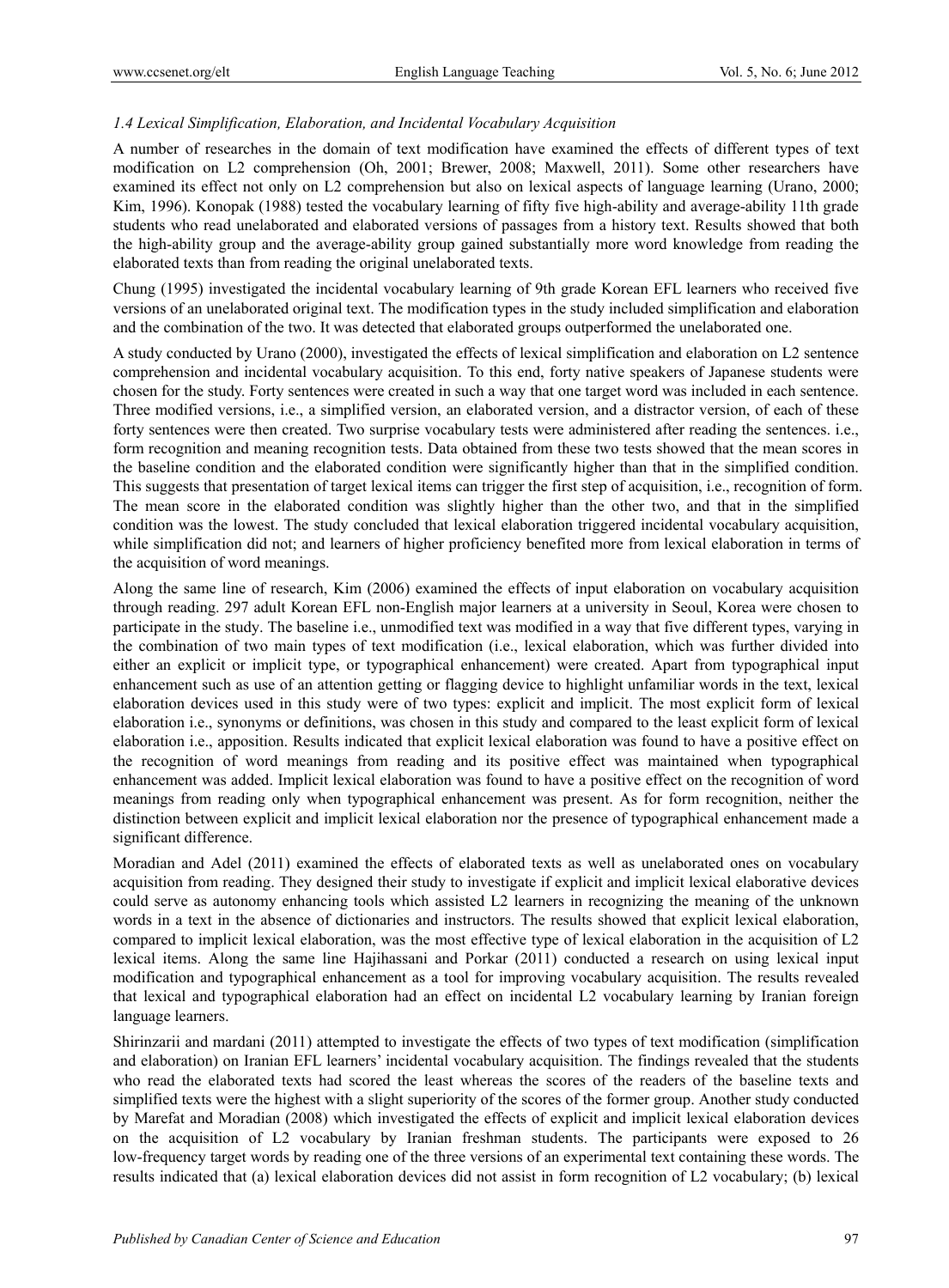elaboration devices aided meaning recognition of L2 vocabulary, and (c) neither implicit nor explicit lexical elaboration devices seemed to make a difference in the acquisition of either the forms or meanings of the previously unknown words in the text.

As it was reviewed there are inconsistencies among the results of the studies conducted on incidental vocabulary learning with respect to different types of modification. In some studies the positive effect of input modification has been confirmed whereas in some others the results obtained do not confirm such tendency in terms of acquiring new lexical items. Therefore further research is needed to investigate the nature of input modification. The aim of the present paper is to investigate the effect of lexical modification on Iranian EFL learners' incidental vocabulary acquisition with extreme emphasis on two types of lexical elaboration namely, parenthetical and non-parenthetical elaboration. Hence the following research questions will be addressed in the present study:

1. Is lexical simplification conducive to incidental vocabulary acquisition from reading?

2. Is lexical elaboration conducive to incidental vocabulary acquisition from reading? Which type of lexical elaboration (parenthetical or non-parenthetical) will be more effective (if at all be) in this respect?

# **2. Methodology**

#### *2.1 Participants*

The participants were 80 university students, majoring in English Literature and English Teaching at Azad University of Kerman, Iran. 21 of the subjects were male and 59 of them were female students with an age range of 18 to 26 years old. All the participants' first language was Persian. In order to obtain a homogenized group participants were selected from an initial pool of 120 students who took version 1 of Nation's Vocabulary Levels Test (Nation, 1990). Afterwards, they were divided to four groups of 20 randomly.

#### *2.2 Material Preparation*

Materials used for this study were adopted from Ackert and Lee (2005). After selecting appropriate reading passages, they went through some adaptation and edition in a way to be tailored for the experimental purposes of the present study. Target words i.e., lexical items, were selected for the research from the selected passages. In order to choose the target words a pilot group of 30 participants were selected. They all had been told to read the passages carefully and underline the words unknown to them-the words they did not know the meaning of. As a result, four versions of experimental texts containing 20 target words were created: baseline and simplified versions, as well as elaborated version with two types, i.e., parenthetical and non-parenthetical elaborated versions.

In the case of lexical simplification, a low frequent lexical item was substituted for another high frequent lexical item in order to make it easier. In the following examples the target word, *figure out*, in the baseline version was deleted and replaced by the easier one, *find out*.

**Baseline version:** ...they are still trying to figure out exactly what it is...

**Simplified version**: … they are still trying to find out exactly what it is…

As it is noted above, lexical simplification is led to the deletion of the target word in the baseline version.

Lexical items were either parenthetically elaborated as the example below:

**Parenthetical Elaborated version (PE):** ... they are still trying to figure out (find out) exactly what it is...

Or, non-parenthetically elaborated as below:

**Non-Parenthetical Elaborated version (NPE):** … they are still trying to figure out, find out, exactly what it is…

As it is apparent from provided examples, the difference between these two types of elaboration is the way the synonyms or definitions are provided appositive to the target words. In the case of non-parenthetical elaborated version highly frequent synonyms or definitions are placed between two commas while, they are within two parentheses in the parenthetical elaborated version. To investigate lexical elaboration the researchers of this study decided to design two types of lexical elaboration with respect to different definitions provided in the related area of research.

# *2.3 Instruments*

The instruments used in this study are as follows:

#### 2.3.1 Vocabulary Levels Test (VLT)

In order to guarantee homogeneity of the subjects participating in the present study a modified version of Nation's (1990) Vocabulary Levels Test was administered.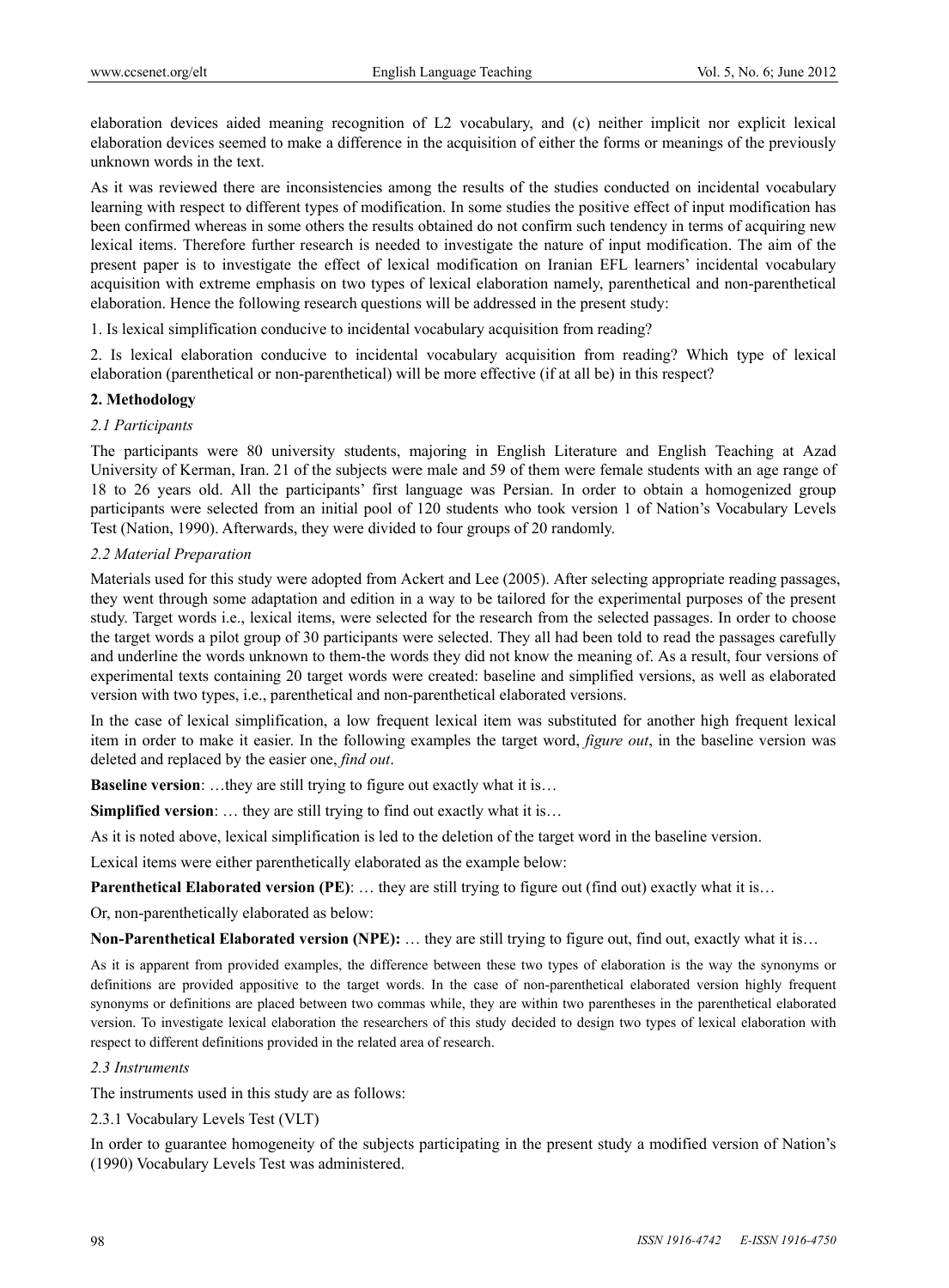# 2.3.2 Form Recognition Test

Since the first step toward learning a vocabulary item is its form, a form recognition test was designed for the study. Acquisition of form is a phenomenon dealing with the physical appearance of words, or acquiring the spelling of the words being encountered (Urano, 2000). Although knowing the form will not guarantee learning the meaning of the word, it is the first stage toward acquiring lexis. In this type of test participants were required to underline the words they had encountered while reading the passages.

# 2.3.3 Meaning Production Test

In order to assess participants' incidental vocabulary learning considering acquisition of meaning, a meaning production test was administered. Participants were presented with a list of all 20 target words which had appeared in the passages. They were required to write the meaning of the words either in English or Persian.

# 2.3.4 Prior Knowledge Vocabulary Test

In order to tackle participants' prior vocabulary knowledge in this study related test was designed to make sure that subjects were not familiar with the chosen target words beforehand. In this type of test participants were asked to identify (circle or underline) the target words they knew before the test. If the number of words previously known by the subjects had affected the overall results of incidental vocabulary gain to a great extent, those items would be deleted from the experiment.

# **3. Data Analysis and Results**

The data were analyzed using the one-way ANOVA statistical analysis as performed in the environment of the software SPSS 15.0 for Windows. For all the analyses, the alpha level was set at 0.05. The reliability index for form recognition and meaning production tests were 0.84 and 0.75 respectively using KR-21 method. The followings are the results of incidental vocabulary acquisition measures:

# *3.1 Form Recognition Test*

Table 1 shows mean score and standard deviations for related conditions. As it is indicated, simplified condition has received the lowest mean score among four conditions.

In order to further investigate whether the differences among the means were statistically significant, a one-way ANOVA analysis was performed on the data. Table 3 indicates the significant differences which existed in the performance of the groups. As the results indicate there were significant differences in the mean scores of form recognition test [F (3, 76) = 823.48; P < .05]. Consequently, the Scheffe method of post-hoc analysis was applied to pinpoint the significant mean differences among four conditions.

The results of post-hoc Scheffe test for form recognition test is presented in Table 4. As it is indicated the mean score of parenthetical elaborated condition was significantly higher than those of other conditions  $(M= 17.15,$ P<0.05). The difference in mean scores of parenthetical elaborated and non-parenthetical elaborated groups (1.25) was significant at P<0.05 by 0.02, signifying that parenthetical elaborated group significantly outperformed non-parenthetical elaborated one in form recognition test. Likewise, parenthetical elaborated group significantly outperformed simplified and baseline groups respectively by 0.000 and 0.03 in the form recognition test. Meanwhile, there was a significant difference between the mean scores of non-parenthetical elaborated and simplified groups  $(15.40)$  at P < 0.05 by 0.000.

No significant difference was found between the baseline and non-parenthetical conditions. The mean difference between non-parenthetical elaborated and baseline groups did not reach any significant difference (-0.05). It can be stated that participants' performance in these two groups was approximately similar because the mean difference was trivial. Furthermore, the mean score of baseline condition was significantly higher than that of simplified condition ( $M= 15.95$ ,  $P<0.05$ ).

# *3.2 Meaning Production Test*

Table 2 mainly describes the mean scores and their related standard deviation in each condition in meaning production test. By comparison, mean scores in the meaning production test are lower than those of form recognition test.

Results obtained from conducting one-way ANOVA, as it is shown in Table 3, suggested that in meaning production test there existed significant differences in the performance of the four conditions, i.e. parenthetical elaborated, non-parenthetical elaborated, simplified, and baseline groups, [F(3,76)=735.75, P<0.05]. For further investigation, post hoc Scheffe test was run to identify the significant mean differences.

Table 5 represents the results of post-hoc Scheffe test for meaning production test. Results of paired comparisons of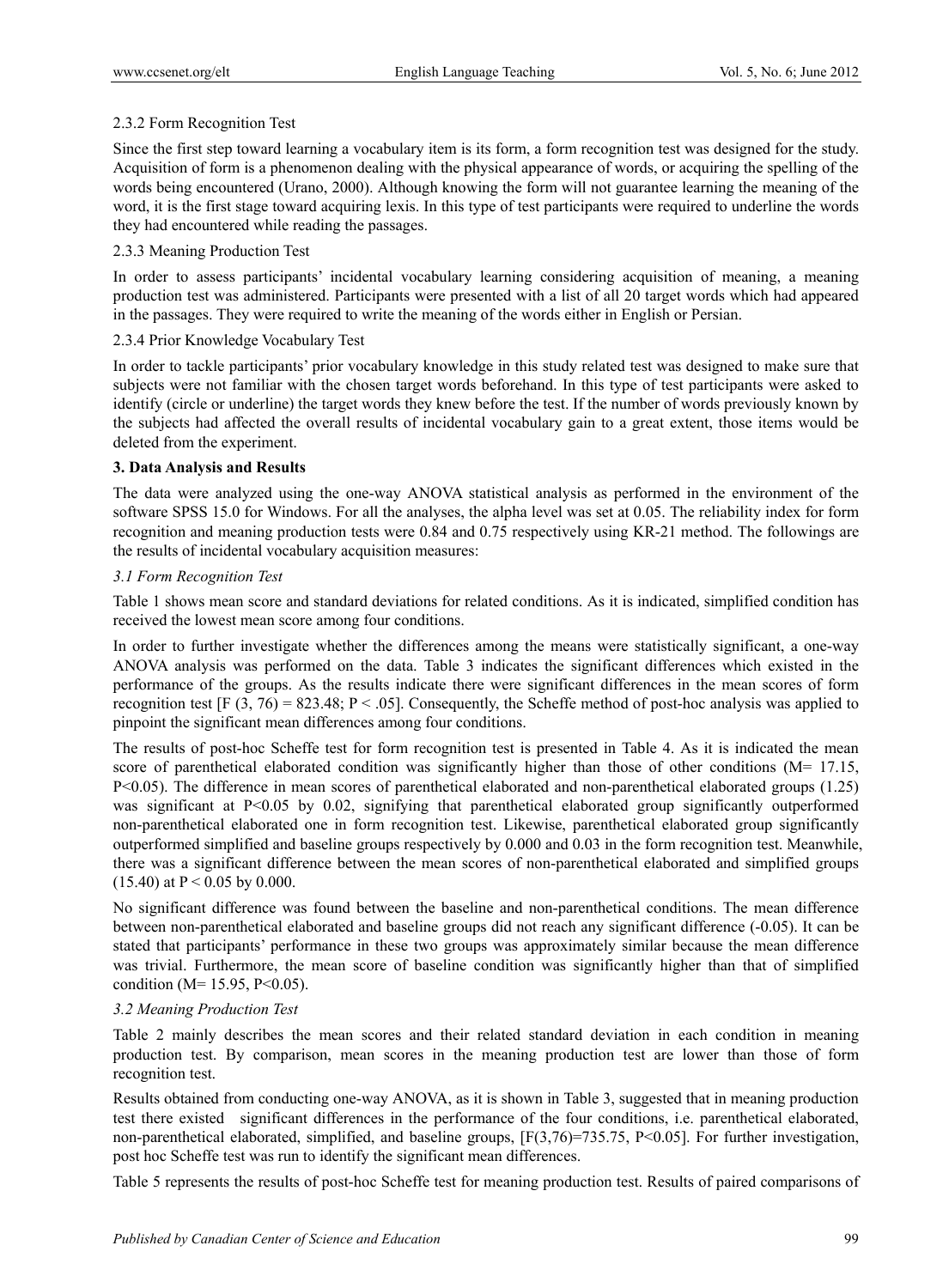meaning production test indicated that parenthetical elaborated group outperformed the other groups significantly (M= 13.10, P<0.05). Parenthetical elaborated group outperformed non-parenthetical one with a mean difference of 2.75 at 0.000 significant level. Subsequently, the difference in mean scores of parenthetical elaborated group and simplified groups (12.70) was significant at P<0.05 by 0.000, signifying that parenthetical elaborated group significantly outperformed simplified one in meaning production test. There was a significant mean difference (12.60) between parenthetical elaborated group and baseline group with a significant level of 0.000. In addition, a significant mean difference (9.95) between non-parenthetical and simplified groups was significant by 0.000.

Although there was no significant difference between the performance of participants in non-parenthetical and baseline groups in form recognition test, in the meaning production test there was a significant difference (9.85) at P<0.05 by 0.000. Furthermore, no significant difference was found between the performance of participants in the simplified group and the baseline group (-0.10).

# **4. Discussion of the Findings**

# *4.1 Research Question 1*

Is lexical simplification conducive to incidental vocabulary acquisition from reading? This question is answered on the basis of the students' performance on form recognition and meaning production tests. Participants' performance in lexically simplified condition on two vocabulary measures did not show any meaningful acquisition of vocabulary. By comparing the results obtained from simplified group with the results of other groups a sharp contrast can be easily noticed. Results showed that lexical simplification did not help learning new lexical items. Such a finding is probably due to the fact that when difficult lexical items are substituted for easier ones acquisition of new lexical items cannot be expected. This finding is consistent with that of Chung's (1995) and Urano's (2000) studies who detected that performance of participants in the lexically simplified condition was lower than that in the elaborated condition. As Oh (2001) in his study pointed out, lexically simplified texts limit learners' exposure to vocabulary and structure in the target language.

Although in the simplified condition neither target words nor synonyms or definitions were supplied, some participants were able to give correct responses in form recognition and meaning production tests. There might have been two potential possibilities for such a finding. This might have been partly due to the participants' background vocabulary knowledge or partly because of the condition under which participants were taking the tests. Since the participants in this group scored approximately zero, such acquisition in this condition can be ignored because it does not change overall results of the study to a great extent. Thus, lexical simplification in the present study did not result in acquiring form and meaning of new lexical items.

# *4.2 Research Question 2*

Is lexical elaboration conducive to incidental vocabulary acquisition from reading? Which type of lexical elaboration (parenthetical or non-parenthetical) will be more effective (if at all be) in this respect? To this aim results obtained from form recognition and meaning production tests were analyzed. Participants who read the passages having been lexically elaborated (parenthetical and non-parenthetical elaborated) were able to better perform in two vocabulary measures than the rest. This finding is compatible with the findings of Chung, 1995; Kim, 1996; and Urano, 2000. Chung (1995) investigated the incidental vocabulary learning of 9th grade Korean EFL learners who received five versions of an unelaborated original text. The modification types in the study included simplification and elaboration and the combination of the two. Results showed that all elaborated groups performed better than the unelaborated groups. Kim (1996) demonstrated that college freshman Korean EFL learners who read the lexically elaborated texts performed better on immediate and delayed decontextualized supply-definition posttests than those who read lexically unelaborated texts. The obtained finding in this study also confirms the results of the previous study by Urano (2000) whose study revealed that lexical elaboration triggers incidental vocabulary acquisition. Contrarily, the related finding of this study is in contrast with Kim's (2006) study in which lexical elaboration alone did not result in acquisition of new lexical items.

Thus, as it was discussed earlier no significant difference was detected between the baseline and non-parenthetical conditions. The mean difference between non-parenthetical elaborated and baseline groups did not reach any significant difference. A possible explanation for this finding can be better explained by considering Urano's assertion. He argued that presentation of target lexical items itself can trigger the first stage of acquisition, i.e., recognition of form (Urano, 2000). Since target words were presented in the baseline condition, participants were able to perform in the form recognition test well. Additionally, Long (1996) argued that if both simplification and elaboration enhance comprehension then elaboration is a preferable type of modification since it provides L2 learners with opportunities to learn new linguistic items. Therefore, lexical elaboration was conducive to incidental vocabulary acquisition in this study.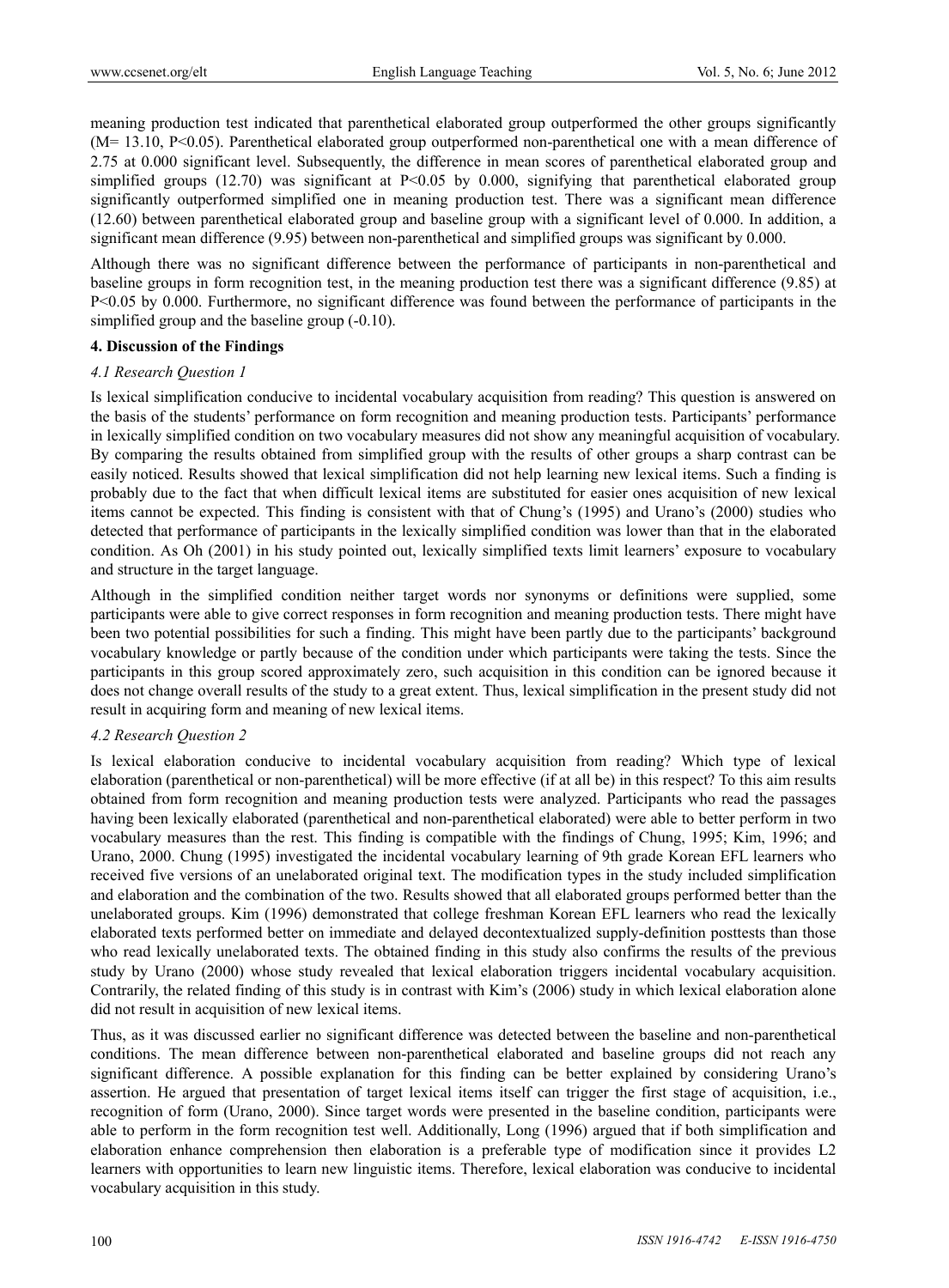In order to answer the second part of the related question participants' performance on form recognition and meaning production tests were analyzed. Results indicated that parenthetical elaborated group outperformed non-parenthetical one on the above mentioned tests. An explanation for such a finding can be better provided by considering the experimental conditions for each group. In parenthetical elaborated condition participants read those passages in which synonyms or definitions of the target words were placed between two parentheses. While, in non-parenthetical condition those parentheses were replaced by two commas. It can be said that parentheses might have acted as attention getting devices by help of which participants were able to perform better than the other groups in the study. This finding can be contributed to Schmidt's noticing hypothesis. According to Schmidt's (1994) hypothesis, "noticing is the necessary and sufficient condition for the conversion of input to intake for learning" (p. 17).

To relate the present finding of the research question to that of other studies, experimental conditions of these studies should be taken into account. Most of the studies in the related area have employed implicit and explicit devices (e.g. Silva, 2000; Kim, 2006; Marefat and Moradian, 2008; Moradian and Adel, 2011). As Kim (2006) put it, definitions and synonyms (X, which means, Y) are considered as most explicit elaboration devices and apposition (X, Y) is considered as most implicit elaboration device. In the aforementioned studies explicit lexical elaboration proved to be more effective than the implicit one in the development of vocabulary. Just as Kim (2006) argued "when L2 learners read or listen to a written or spoken text where target words are elaborated by implicit lexical elaboration devices they often do not notice, or take advantage of, those helpful clues" (p. 360), presenting synonyms or short definitions between two commas cannot attract readers' attention as a result they may remain unnoticed. The same thing might have happened to the non-parenthetical condition in the present study. Employing parentheses instead of commas resulted in a better performance in parenthetical condition in both form and meaning tests. What can be inferred from the results of parenthetical elaborated condition is that providing parenthetical synonyms or short definitions appositive to the difficult lexical items could indirectly or better say implicitly direct participants' attention to the form and meaning of new lexical items in the text.

# **5. Conclusion and Implications**

The present study was an attempt to investigate the effect of lexical modification on incidental vocabulary acquisition of Iranian EFL learners. Moreover, it was designed to investigate lexical elaboration at a deeper level than that of previous studies. To this aim, lexical elaboration was divided into two types, i.e. parenthetical elaboration and non-parenthetical elaboration. The results suggested that a) lexical simplification was not conducive to incidental vocabulary acquisition b) lexical elaboration had a significant role in acquiring new lexical items incidentally from reading texts, and c) comparatively, participants who read the texts having been parenthetically elaborated could significantly outperform those reading non-parenthetically elaborated texts. Generally speaking, what can be concluded from the obtained results of the present study is that the related findings have proved the superiority of elaboration over simplification and also the superiority of parenthetical elaboration over non-parenthetical elaboration.

The present study has pedagogical implications for EFL learners, material designers, and also EFL teachers. Supplying synonyms or short definitions exactly next to the lexical items can help the learners acquire the second stage of vocabulary learning, meaning acquisition, easier. On the other hand, designing reading materials for language learners in a way that students face target words repeatedly throughout reading is of great importance. Teachers whose attempt is to help students improve their vocabulary knowledge can best make use of input elaboration. Language teachers might find the results of this study useful in that it provides an alternative way of teaching vocabulary in addition to other ways of teaching vocabulary such as lexical inferencing, mnemonic techniques, or key word methods.

# **References**

Ackert, P., & Lee, L. (2005). *Concepts and comments*. USA: Thomson.

Brewer, B. (2008). Effects of lexical simplification and elaboration on ESL readers' local-level perceived comprehension (Master's thesis). Available from ProQuest Dissertations and Theses database.

Chung, H. (1995). Effects of Elaborative Modification on Second Language Reading Comprehension and Incidental Vocabulary Learning (Unpublished master's thesis). University of Hawai'i at Manoa, USA.

Davies, A. (1984). Simple, simplified, and simplification: what is authentic? In J.C. Alderson & A.H. Urquart (Eds.), *Reading in a foreign language.* pp*.* 181-198*.* London: Longman.

Fromkin, V., Rodman, R., & Hyams, N. (2007). *An introduction to language*. USA: Thomson.

Guariento, W., & Morely, J. (2001). Text and task authenticity in the EFL classroom. *ELT Journal*, *55*(4), 374-353.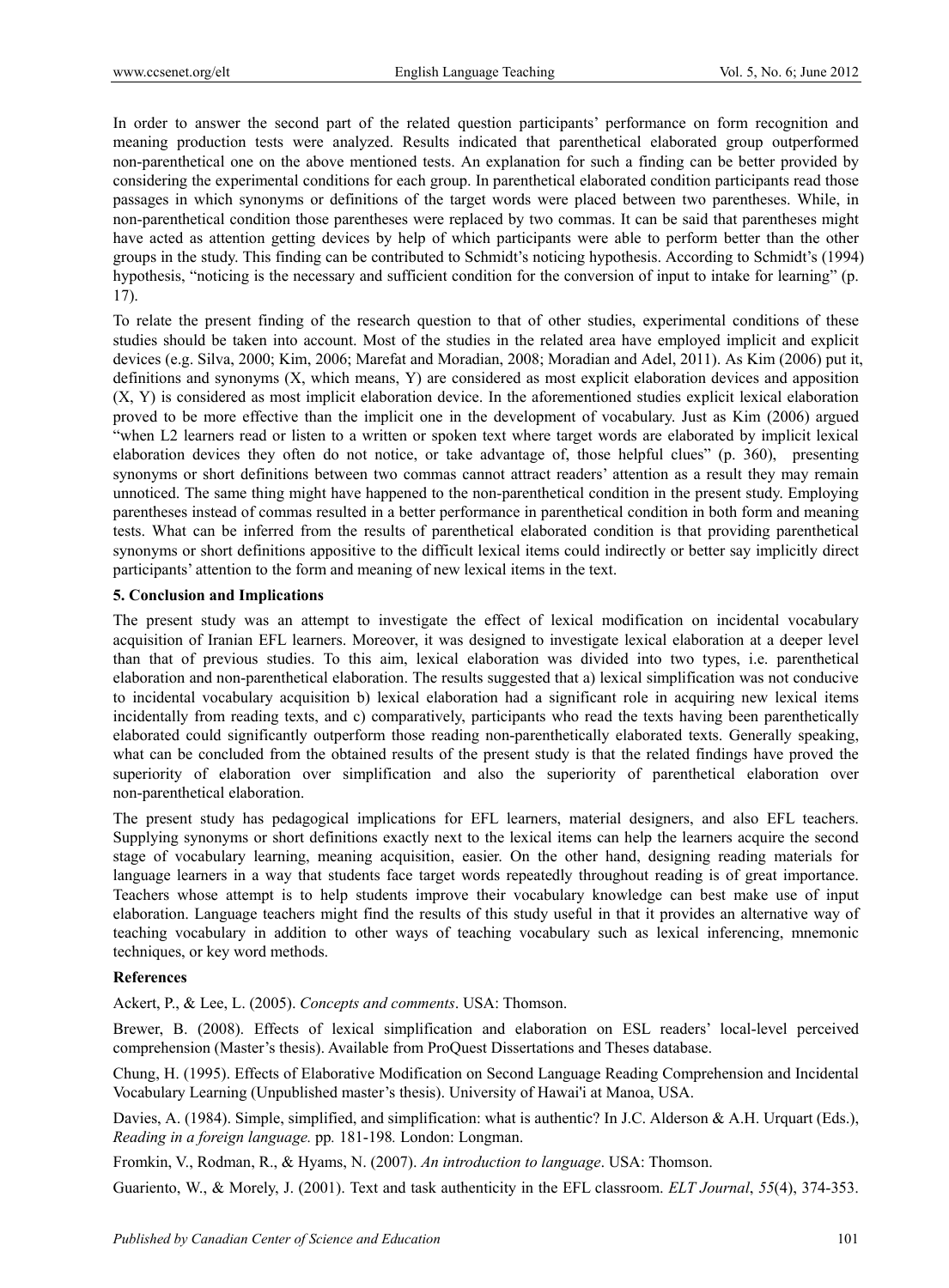http://dx.doi.org/10.1093/elt/55.4.347

Hajihassani, H., & Porkar, R. (2011). Using lexical input modification and typographical enhancement as a tool for improving Iranian foreign language learner's vocabulary learning through reading. Paper presented in the 2011 international conference of ICT for Language Learning. Retrieved  $15<sup>th</sup>$  December, 2011 from pixel-online.net/ICT4LL2011/accepted abstract.php

Hill, D. R. (1997). Graded readers. *ELT Journal, 51*(1), 57-79.

Izumi, S., & Bigelow, M. (2001). Methodological and theoretical issues in testing the effects of focus on form. *TESOL Quarterly*, *35*(1), 181-189. http://dx.doi.org/10.2307/3587866

Kim, Y. (1996). *Effects of text elaboration on intentional and incidental foreign language vocabulary learning.*  (Unpublished master's thesis), University of Hawai'i at Manoa, USA.

Kim, Y. (2006). Effects of input elaboration on vocabulary acquisition through reading by Korean learners of English as a foreign language. *TESOL Quarterly, 40*(2), 341-373. http://dx.doi.org/10.2307/40264526

Konopak, B. C. (1988). Effects of Inconsiderate vs. Considerate Text on Secondary Students' Vocabulary Learning. *Journal of Reading Behavior, 20*, 25-41.

Krashen, S. (1994). The input hypothesis and its rivals. In N. Ellis (Ed.), *Implicit and explicit learning of languages.* (p. 45-77). London: Academic Press.

Long, M. H. (1996). The role of the linguistic environment in second language acquisition. In W. C. Ritchie & T. K. Bhatia (Eds.), *Handbook of second language acquisition* (pp. 413-468). San Diego: Academic Press.

Marefat, F., & Moradian, M. R. (2008). Effects of Lexical Elaborative Devices on L2 Vocabulary Acquisition: Evidence from Reading. *The Journal of Teaching English Language and Literature Society of Iran*, *2*(6), 101-124.

Maxwell, S. (2011). The effects of two types of text modification on English language learners' reading comprehension: simplification versus elaboration (Master's thesis). University of Hamline, Minesota.

Moradian, M. R., & Adel, M. R. (2011). Explicit Lexical Elaboration as an Autonomy Enhancing Tool for Acquisition of L2 Vocabulary from Reading. *Journal of Studies in Literature and Language 3*(3), 153-159. http://dx.doi.org /10.3968/j.sll.1923156320110303.143

Nation, P. (1990). *Teaching and learning vocabulary*. Boston: Heinle & Heinle.

Nunan, D. (1988). *The learner-centered curriculum*. Cambridge: Cambridge University Press.

Oh, S. (2001). Two types of input modification and EFL reading comprehension: Simplification versus elaboration. *TESOL Quarterly, 35*(1), 69-96. http://dx.doi.org /10. 2307/3587860

Schmidt, R. (1994). Implicit learning and the cognitive unconscious of artificial grammars and SLA. In N. Ellis (Ed.), *Implicit and explicit learning of languages* (pp. 165-209). London: Academic Press.

Shirin Zarii, M., & Mardani, M. (2011). Two Types of Text Modification and Incidental Vocabulary Acquisition: Simplification vs. Elaboration. *The Iranian EFL Journal, 7*(1), 127-156

Shomoossi, N., & Ketabi, S. (2007). A Critical look at the concept of authenticity. *Electronic Journal of Foreign Language Teaching, 4*(1), 149–155. Retrieved September, 12, 2011 from http://e-flt.nus.edu.sg/v4n12007/shomoossi.pdf

Silva, A. D. (2000). *Text Elaboration and Vocabulary Learning* (Unpublished master's thesis). University of Hawai'i at Manoa, USA.

Tatsuki, D. (2006). What is authenticity? *The Language Teacher*, *16*(5), 17–21. Retrieved May 1, 2011, from http://jalt.org/pansig/2006/HTML/Tatsuki.htm

Tweissi, A. I. (1998)*.* The effects of the amount and the type of simplification on foreign language reading comprehension. *Reading in a Foreign Language*, *11*, 191-206.

Urano, K. (2000)*.* Lexical simplification and elaboration: sentence comprehension and incidental vocabulary acquisition (Unpublished Master's thesis). University of Hawai'i at Manoa, Honolulu.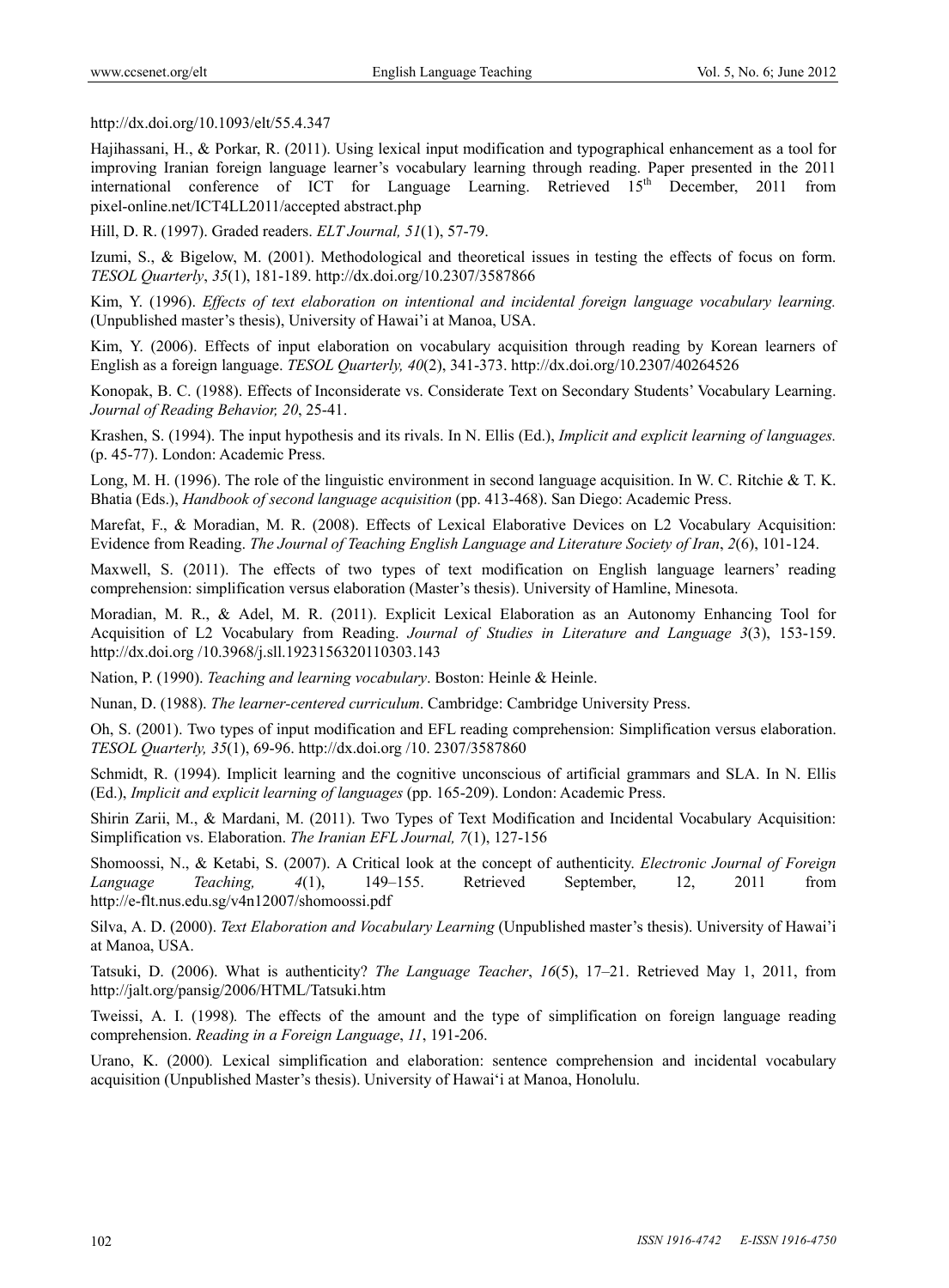# Table 1. Form recognition test Means and Standard Deviations (n=80)

| conditions                   |    | M     | SD.  |
|------------------------------|----|-------|------|
| parenthetical elaborated     |    | 17.15 | 1.13 |
| non-parenthetical elaborated |    | 15.90 | 1.33 |
| simplified                   | 20 | 0.50  | 0.51 |
| baseline                     |    | 15.95 | .66  |

# Table 2. Meaning production test Means and Standard Deviations (n=80)

| conditions                   |    | M     | SD   |
|------------------------------|----|-------|------|
| parenthetical elaborated     | 20 | 13.10 | 1.16 |
| non-parenthetical elaborated | 20 | 10.35 | 1.56 |
| simplified                   | 20 | 0.40  | 0.68 |
| baseline                     | 20 | J 50  | 0.68 |

Table 3. One-way ANOVA for form recognition and meaning production tests

|                               | source            | <b>SS</b> | df | MS      | F      | Sig      |
|-------------------------------|-------------------|-----------|----|---------|--------|----------|
| Form<br>recognition<br>test   | Between<br>groups | 3780.45   | 3  | 1260.15 | 823.48 | $0.000*$ |
|                               | Within groups     | 116.30    | 76 | 1.53    |        |          |
|                               | Total             | 3896.75   | 79 |         |        |          |
| Meaning<br>production<br>test | Between<br>groups | 2618.23   | 3  | 872.74  | 735.75 | $0.000*$ |
|                               | Within groups     | 90.15     | 76 | 1.18    |        |          |
|                               | Total             | 2708.38   | 79 |         |        |          |

Table 4. Scheffe test for form recognition test

| Group           | Group                         | Mean difference | Mean  | Sig                 |
|-----------------|-------------------------------|-----------------|-------|---------------------|
| PE              | <b>NPE</b>                    | 1.25            | 17.15 | $0.02*$<br>$0.000*$ |
|                 | Simplified<br><b>Baseline</b> | 16.65<br>1.20   |       | $0.03*$             |
|                 |                               |                 |       |                     |
| <b>NPE</b>      | PE                            | $-1.25$         | 15.90 | $0.02$ <sup>*</sup> |
|                 | Simplified                    | 15.40           |       | $0.000*$            |
|                 | <b>Baseline</b>               | $-0.05$         |       | 0.99                |
| Simplified      | <b>PE</b>                     | $-16.65$        | 0.50  | $0.000*$            |
|                 | <b>NPE</b>                    | $-15.40$        |       | $0.000*$            |
|                 | <b>Baseline</b>               | $-15.45$        |       | $0.000*$            |
|                 |                               |                 |       |                     |
| <b>Baseline</b> | <b>PE</b>                     | $-1.20$         | 15.95 | $0.03*$             |
|                 | <b>NPE</b>                    | 0.05            |       | 0.99                |
|                 | Simplified                    | 15.45           |       | $0.000*$            |

PE: Parenthetical Elaboration

NPE: Non-Parenthetical Elaboration